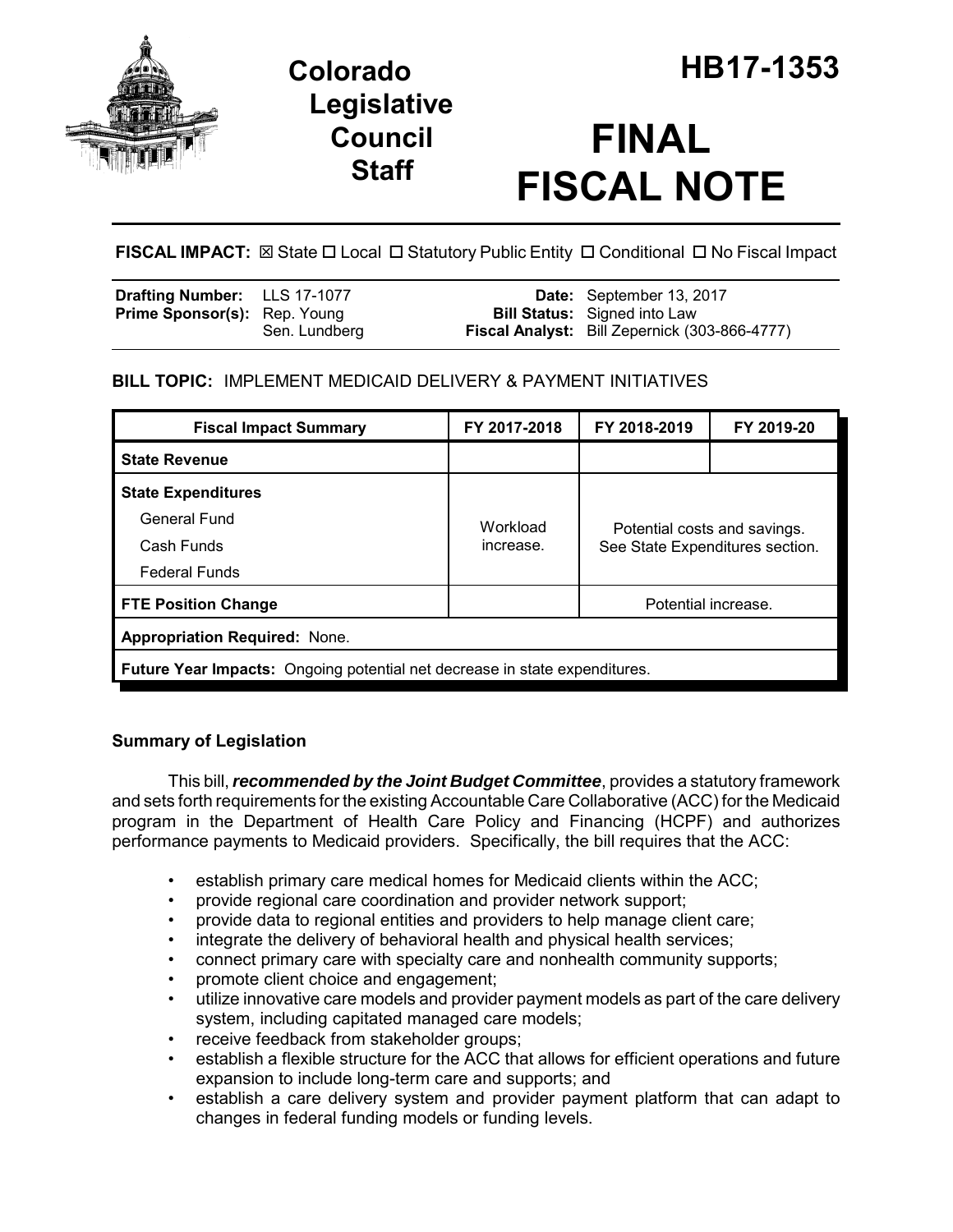September 13, 2017

In addition, the bill requires HCPF to report to the Joint Budget Committee and the Health and Human Services Committees of the General Assembly by December 1, 2017, and each December 1 thereafter, about the ACC, including the number of clients served, performance results and health impacts, administrative fees and program costs, fiscal performance, activities in rural and frontier counties, waste reduction, and various other aspects of the ACC. The first report must also list additional statutory changes needed to align the statewide managed care system with federal regulations on managed care.

Concerning performance payments, HCPF is authorized to provide performance payments to primary care providers, federally qualified health clinics, providers of long-term services and supports, and behavioral health service providers. Prior to implementing performance payments, HCPF must submit one of the following to the Joint Budget Committee:

- evidence that performance-based payments are designed to achieve budget savings; or
- a budget request for the costs associated with performance payments.

In addition, HCPF must submit other information about performance-based payments and the stakeholder feedback process. The submission must be provided by November 1 for performance payments that will take effect in the following fiscal year. On an ongoing basis, HCPF must submit a description of the performance payments and their goals and objectives, among other information by each November 1 starting in 2017.

#### **Background**

The ACC is an existing Medicaid initiative designed to improve health outcomes, coordinate care, and contain costs through the use of patient-centered medical homes, care coordination agencies, and data sharing and analysis. There are currently seven regional care collaborative organizations (RCCOs) that are contracted with HCPF to serve as the care coordination agency for different geographic areas of the state. Enrollment in the ACC is currently voluntary for Medicaid clients. When a client enrolls in the ACC, he or she select a primary care medical home and is assigned to the local RCCO. HCPF uses a statewide data and analytics contractor to examine claims data to identify trends and assist HCPF, RCCOs, and primary care medical homes to serve clients effectively. HCPF is currently planning to rebid the RCCO vendors and implement "phase II" of the ACC in FY 2018-19. Generally, this bill codifies the planned changes for phase II of the ACC.

#### **State Expenditures**

The bill will increase workload in HCPF in FY 2017-18 to manage changes to the ACC, design performance payments, and report to the General Assembly. Based on its planned changes to the ACC, codified under this bill, HCPF is expected to have a net increase in costs in FY 2018-19 and net savings in FY 2019-20, which the fiscal note assumes will be requested through the annual budget process (as described in the Departmental Difference section, HCPF estimates net costs of \$20.8 million in FY 2018-19 and net savings of \$83.3 million in FY 2019-20 under the bill).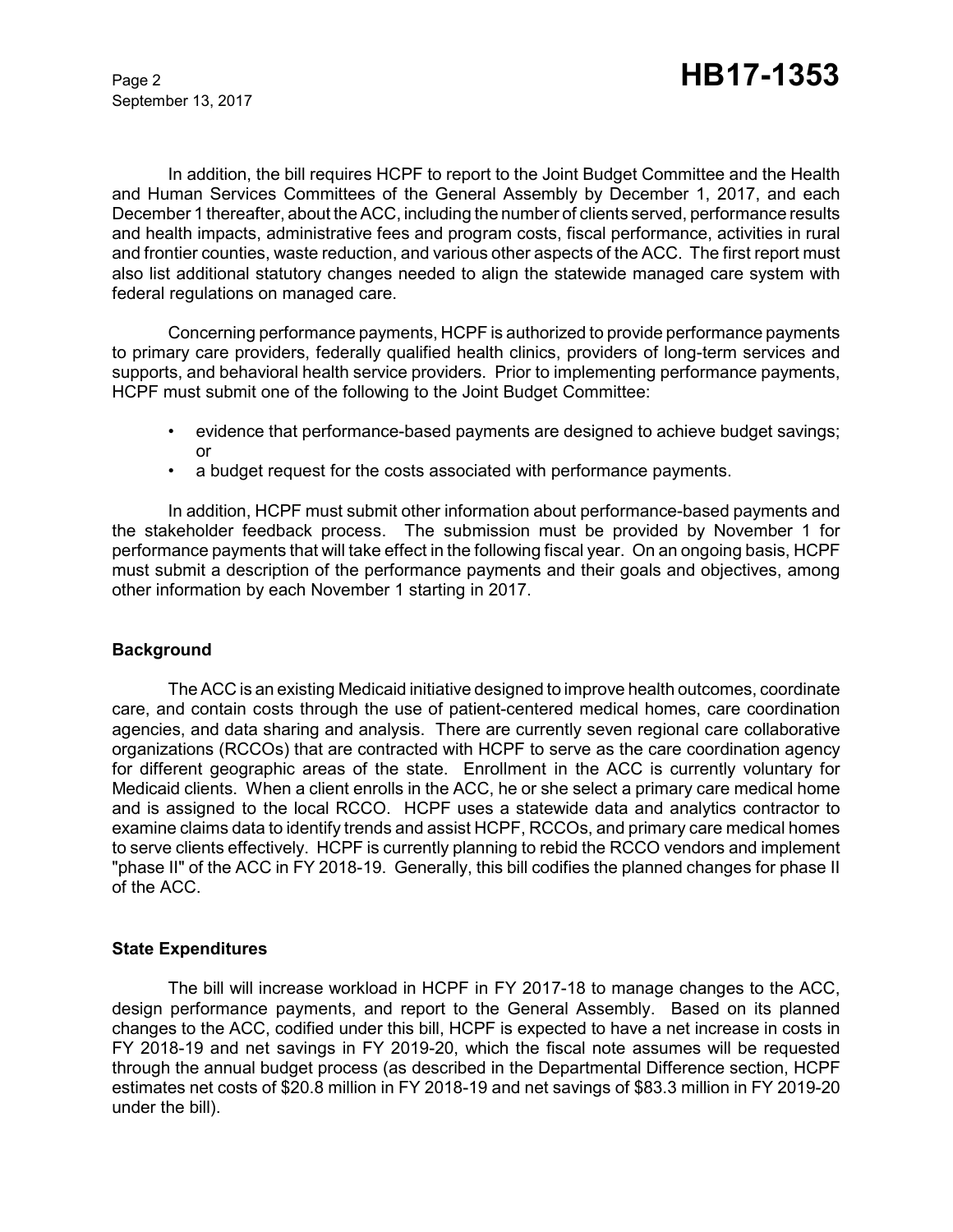September 13, 2017

*Planning and reporting requirements.* HCPF will have additional workload starting in FY 2017-18 to report information to the General Assembly about the ACC and performance payments. In addition, the bill directs HCPF to submit a budget request prior to implementing performance payments, which will also increase work, presumably in FY 2017-18 if payments are to be implemented in FY 2018-19. It is assumed this workload can be accomplished with existing appropriations to HCPF.

*Future costs and savings.* Depending on future budget requests and information submitted to the JBC by HCPF and funding decisions by the General Assembly, HCPF will have future costs and savings related to the ACC and performance payments. Additional Medicaid clients enrolling in the ACC will increase costs, and the improved care coordination will generate savings. Likewise, performance payments will increase costs for HCPF if the department submits a budget request for funding or evidence of budget savings prior to implementing performance payments, as specified in the bill, and approval for the performance payments is given.

#### **Effective Date**

The bill was signed into law by the Governor and took effect on May 23, 2017.

#### **Departmental Difference**

*HCPF estimates an increase of \$20.8 million in net costs and 4.6 FTE in FY 2018-19 and net savings of \$83.3 million and an increase of 5.0 FTE in FY 2019-20.* The fiscal note does not include these costs for two main reasons. First, HCPF's estimates for the ACC are driven by existing planned changes to the ACC that are being conducted under HCPF's current authority under state and federal law. As such, fiscal note policy requires that funding adjustments for these changes be requested through the annual budget process, rather than included in a bill that does not directly cause the changes in question. Second, the bill specifically directs HCPF to submit evidence of budget savings or a budget request by November 1 in order to provide performance payments in the following fiscal year. As such, the future costs will depend on decisions by the General Assembly based on the HCPF request submitted, and are not included in the fiscal note.

HCPF's estimates of costs and savings under the bill are summarized in Table 1 below. These costs and savings are based on an additional 5.0 FTE managing the implementation of phase II of the ACC, mandatory enrollment of all Medicaid clients into a primary care medical home under the ACC, and the projected savings from care coordination for additional ACC enrollees and the coordination of physical and behavioral health, as well as the start of performance payments for primary care and behavioral health providers in FY 2018-19.